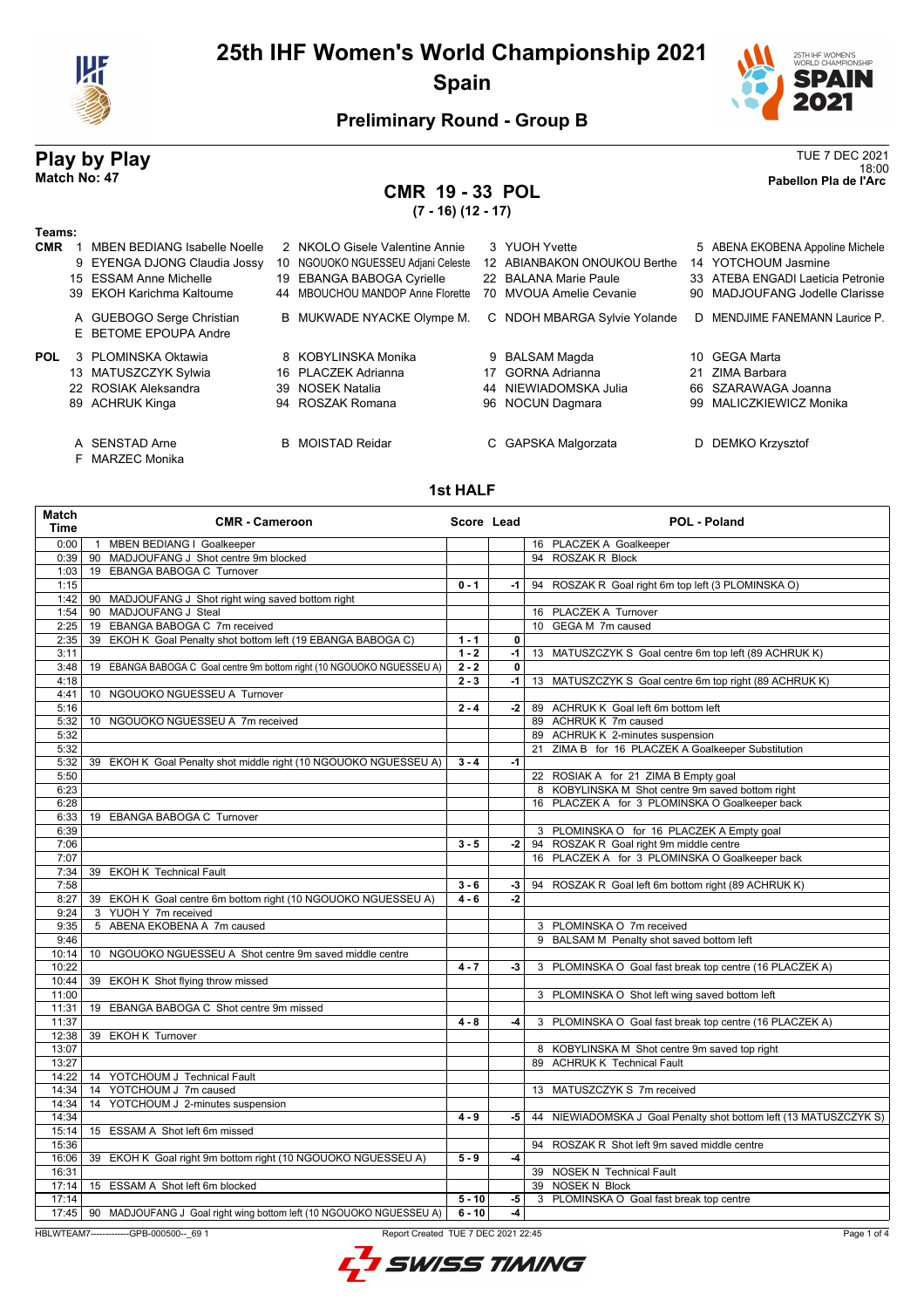



# **Preliminary Round - Group B**

# **Play by Play**<br>Match No: 47<br>Pabellon Pla de l'Arc

18:00 **Match No: 47 Pabellon Pla de l'Arc** 

### **CMR 19 - 33 POL (7 - 16) (12 - 17)**

#### **1st HALF**

| Match<br><b>Time</b> | <b>CMR - Cameroon</b>                                              | Score Lead |      | <b>POL - Poland</b>                                      |
|----------------------|--------------------------------------------------------------------|------------|------|----------------------------------------------------------|
| 17:45                | 15 ESSAM A 2-minutes suspension                                    |            |      |                                                          |
| 18:18                |                                                                    | $6 - 11$   | -5   | 17 GORNA A Goal right wing bottom left (39 NOSEK N)      |
| 18:51                | 33 ATEBA ENGADI L Turnover                                         |            |      |                                                          |
| 18:54                | 5 ABENA EKOBENA A 2-minutes suspension                             |            |      |                                                          |
| 19:16                |                                                                    | $6 - 12$   | -6   | 96 NOCUN D Goal left wing top right (22 ROSIAK A)        |
| 19:33                | 19 EBANGA BABOGA C for 1 MBEN BEDIANG I Empty goal                 |            |      |                                                          |
| 19:56                | 33 ATEBA ENGADI L Goal left 9m bottom centre                       | $7 - 12$   | $-5$ |                                                          |
| 19:58                | MBEN BEDIANG I for 10 NGOUOKO NGUESSEU A Goalkeeper back           |            |      |                                                          |
| 20:23                |                                                                    | $7 - 13$   | -6   | 39 NOSEK N Goal right 6m bottom left                     |
| 20:56                | 19 EBANGA BABOGA C Shot centre 9m blocked                          |            |      | 66 SZARAWAGA J Block                                     |
| 21:04                |                                                                    |            |      | 39 NOSEK N Turnover                                      |
| 21:32                | 39 EKOH K Shot left 9m missed                                      |            |      |                                                          |
| 21:36                | 2 NKOLO G Steal                                                    |            |      | 16 PLACZEK A Turnover                                    |
| 22:15                | 90 MADJOUFANG J Shot centre 9m saved middle centre                 |            |      |                                                          |
| 22:20                |                                                                    |            |      | 16 PLACZEK A Turnover (FB)                               |
| 22:23                | Team timeout                                                       |            |      |                                                          |
| 22:43                | EBANGA BABOGA C Technical Fault<br>19                              |            |      |                                                          |
| 22:55                |                                                                    |            |      | 17 GORNA A Technical Fault                               |
| 23:22                | 19 EBANGA BABOGA C Shot centre 9m missed                           |            |      |                                                          |
| 23:30                |                                                                    |            |      | 96 NOCUN D Shot left wing saved top centre               |
| 24:50                | 33 ATEBA ENGADI L Technical Fault                                  |            |      |                                                          |
| 25:02                |                                                                    | $7 - 14$   | -7   | 39 NOSEK N Goal right 9m top right (44 NIEWIADOMSKA J)   |
| 25:36                | 3 YUOH Y Shot centre 9m saved bottom centre                        |            |      |                                                          |
| 25:46                | 2 NKOLO G Shot left wing missed                                    |            |      |                                                          |
| 26:06                |                                                                    |            |      | <b>Team timeout</b>                                      |
| 26:37                |                                                                    |            |      | 44 NIEWIADOMSKA J Technical Fault                        |
| 27:27                | 19 EBANGA BABOGA C Shot right 9m saved bottom left                 |            |      |                                                          |
| 27:36                |                                                                    | $7 - 15$   | -8   | 96 NOCUN D Goal fast break bottom right (66 SZARAWAGA J) |
| 27:53                | 10 NGOUOKO NGUESSEU A Turnover                                     |            |      |                                                          |
| 28:49                | MBOUCHOU MANDOP A 7m caused<br>44                                  |            |      | 94 ROSZAK R 7m received                                  |
| 28:56                | 12 ABIANBAKON ONOUKOU for 1 MBEN BEDIANG I Goalkeeper Substitution |            |      |                                                          |
| 28:56                |                                                                    |            |      | 44 NIEWIADOMSKA J Penalty shot missed                    |
| 29:16                | MBEN BEDIANG I for 12 ABIANBAKON ONOUKOU Goalkeeper Substitution   |            |      |                                                          |
| 29:21                | 3 YUOH Y Turnover                                                  |            |      | 94 ROSZAK R Steal                                        |
| 29:47                |                                                                    | $7 - 16$   | -9   | 94 ROSZAK R Goal centre 6m bottom right (66 SZARAWAGA J) |
|                      |                                                                    |            |      |                                                          |

#### **2nd HALF**

| Match<br><b>Time</b>                                                                          | <b>CMR - Cameroon</b>                                                   | Score Lead |       |  | <b>POL - Poland</b>                                    |  |
|-----------------------------------------------------------------------------------------------|-------------------------------------------------------------------------|------------|-------|--|--------------------------------------------------------|--|
| 30:00                                                                                         | 12 ABIANBAKON ONOUKOU Goalkeeper                                        |            |       |  | 99 MALICZKIEWICZ M Goalkeeper                          |  |
| 30:20                                                                                         | YUOH Y 7m received<br>3                                                 |            |       |  | 10 GEGA M 7m caused                                    |  |
| 30:20                                                                                         | 55<br>Penalty shot missed                                               |            |       |  |                                                        |  |
| 30:26                                                                                         |                                                                         |            |       |  | 22 ROSIAK A Turnover                                   |  |
| 30:45                                                                                         | Turnover bench/team                                                     |            |       |  |                                                        |  |
| 30:45                                                                                         |                                                                         | $7 - 17$   | -10   |  | 3 PLOMINSKA O Goal fast break bottom left              |  |
| 31:14                                                                                         | EKOH K Goal centre 9m bottom centre (10 NGOUOKO NGUESSEU A)<br>39       | $8 - 17$   | -9    |  |                                                        |  |
| 31:24                                                                                         | EKOH K 2-minutes suspension<br>39                                       |            |       |  |                                                        |  |
| 31:24                                                                                         |                                                                         |            |       |  | 3 PLOMINSKA O Turnover                                 |  |
| 32:02                                                                                         | 33 ATEBA ENGADI L Turnover                                              |            |       |  |                                                        |  |
| 32:17                                                                                         |                                                                         |            |       |  | 39 NOSEK N Technical Fault                             |  |
| 32:39                                                                                         | 19 EBANGA BABOGA C Technical Fault                                      |            |       |  |                                                        |  |
| 33:02                                                                                         |                                                                         |            |       |  | 22 ROSIAK A Technical Fault                            |  |
| 33:29                                                                                         | MADJOUFANG J Shot right wing saved bottom centre<br>90                  |            |       |  |                                                        |  |
| 33:49                                                                                         | 33 ATEBA ENGADI L Goal centre 9m bottom centre (10 NGOUOKO NGUESSEU A)  | $9 - 17$   | -8    |  |                                                        |  |
| 34:36                                                                                         |                                                                         |            |       |  | 66 SZARAWAGA J Shot centre 6m saved bottom centre      |  |
| 34:52                                                                                         |                                                                         | $9 - 18$   | -9    |  | 94 ROSZAK R Goal centre 6m bottom centre               |  |
| 35:06                                                                                         | <b>EBANGA BABOGA C Turnover</b><br>19                                   |            |       |  | 39 NOSEK N Steal                                       |  |
| 35:06                                                                                         | EBANGA BABOGA C 2-minutes suspension<br>19                              |            |       |  |                                                        |  |
| 35:06                                                                                         |                                                                         | $9 - 19$   | -10   |  | 94 ROSZAK R Goal Penalty shot bottom right             |  |
| 36:01                                                                                         | NGOUOKO NGUESSEU A Shot centre 9m saved middle right<br>10 <sup>1</sup> |            |       |  |                                                        |  |
| 36:29                                                                                         |                                                                         | $9 - 20$   | $-11$ |  | 39 NOSEK N Goal right 6m bottom right                  |  |
| 36:56                                                                                         |                                                                         |            |       |  | 39 NOSEK N 2-minutes suspension                        |  |
| 37:08                                                                                         | NGOUOKO NGUESSEU A Turnover<br>10 <sup>1</sup>                          |            |       |  | 10 GEGA M Steal                                        |  |
| 37:20                                                                                         |                                                                         | $9 - 21$   | $-12$ |  | 94 ROSZAK R Goal fast break bottom centre (10 GEGA M)  |  |
| 37:38                                                                                         | 39<br>EKOH K Goal right 6m top right (33 ATEBA ENGADI L)                | $10 - 21$  | $-11$ |  |                                                        |  |
| 37:51                                                                                         |                                                                         |            |       |  | 8 KOBYLINSKA M for 99 MALICZKIEWICZ M Empty goal       |  |
| 38:11                                                                                         |                                                                         | $10 - 22$  | -12 l |  | 66 SZARAWAGA J Goal centre 6m top centre (94 ROSZAK R) |  |
| 38:12                                                                                         |                                                                         |            |       |  | 99 MALICZKIEWICZ M for 9 BALSAM M Goalkeeper back      |  |
| HBLWTEAM7-------------GPB-000500-- 69 1<br>Report Created TUE 7 DEC 2021 22:45<br>Page 2 of 4 |                                                                         |            |       |  |                                                        |  |

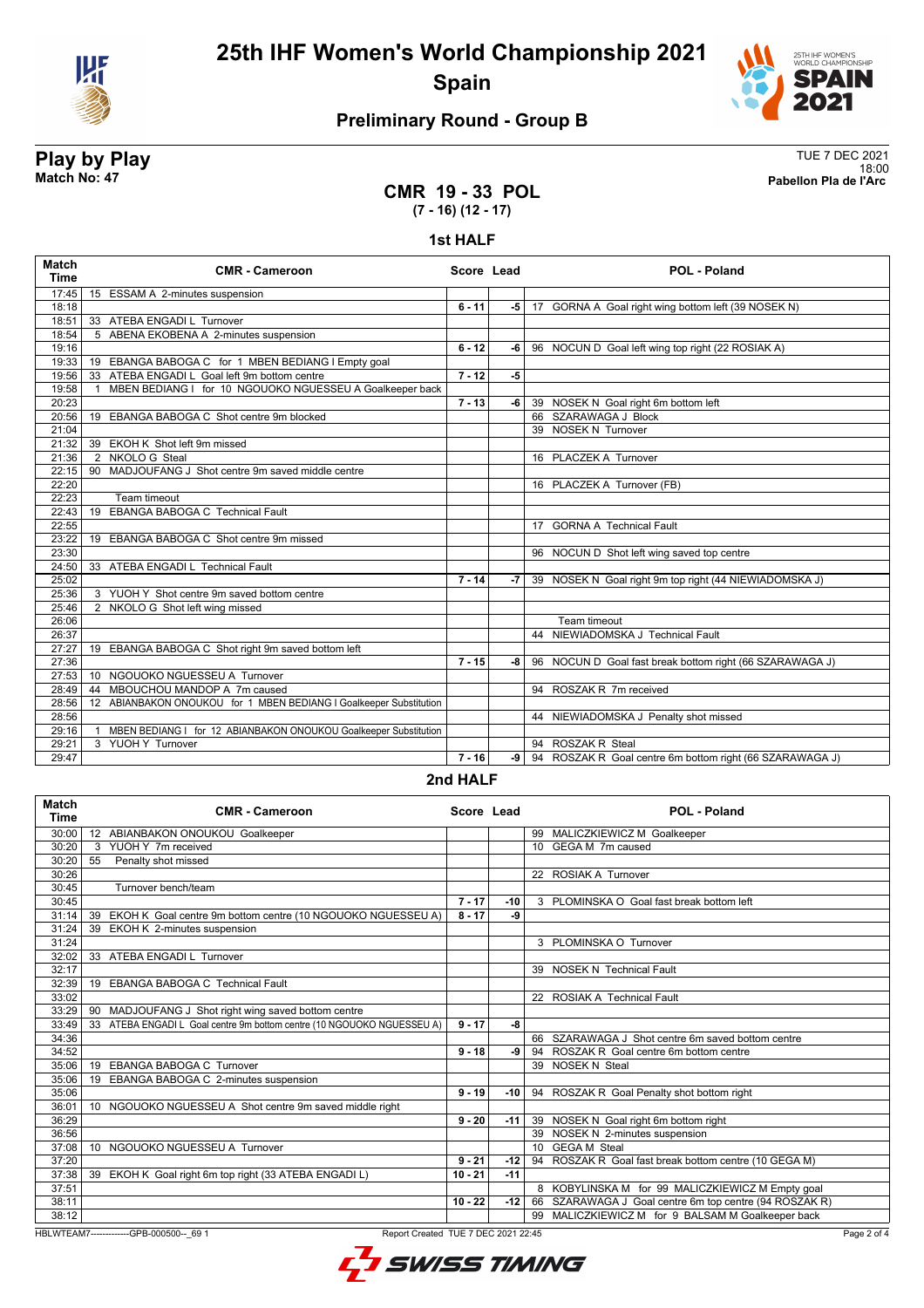



# **Preliminary Round - Group B**

**Play by Play**<br>Match No: 47<br>Pabellon Pla de l'Arc 18:00 **Match No: 47 Pabellon Pla de l'Arc** 

### **CMR 19 - 33 POL (7 - 16) (12 - 17)**

**2nd HALF**

| Match<br>Time  | <b>CMR - Cameroon</b>                                                 |           | Score Lead | POL - Poland                                                                                         |  |
|----------------|-----------------------------------------------------------------------|-----------|------------|------------------------------------------------------------------------------------------------------|--|
| 38:35          | 39 EKOH K Goal right 6m top left (14 YOTCHOUM J)                      | $11 - 22$ | $-11$      |                                                                                                      |  |
| 39:14          |                                                                       |           |            | Team timeout                                                                                         |  |
| 40:00          |                                                                       |           |            | 44 NIEWIADOMSKA J Turnover                                                                           |  |
| 40:30          |                                                                       |           |            | 44 NIEWIADOMSKA J 2-minutes suspension                                                               |  |
| 40:48<br>41:02 | 14 YOTCHOUM J Goal centre 6m top right (39 EKOH K)                    | $12 - 22$ | $-10$      | 21 ZIMA B for 99 MALICZKIEWICZ M Goalkeeper Substitution                                             |  |
| 41:20          |                                                                       | $12 - 23$ | $-11$      | 39 NOSEK N Goal right 6m middle left (8 KOBYLINSKA M)                                                |  |
| 41:37          | 14 YOTCHOUM J Turnover                                                |           |            |                                                                                                      |  |
| 41:42          |                                                                       |           |            | 8 KOBYLINSKA M for 21 ZIMA B Empty goal                                                              |  |
| 42:17          |                                                                       |           |            | 10 GEGA M Technical Fault                                                                            |  |
| 42:21          |                                                                       |           |            | 21 ZIMA B for 9 BALSAM M Goalkeeper back                                                             |  |
| 42:47          | 15 ESSAM A Shot right 9m post                                         |           |            |                                                                                                      |  |
| 43:00          |                                                                       | $12 - 24$ | -12        | 9 BALSAM M Goal right wing bottom centre (39 NOSEK N)                                                |  |
| 43:29<br>43:58 |                                                                       | $13 - 24$ | $-11$      | 66 SZARAWAGA J 2-minutes suspension                                                                  |  |
| 44:08          | 14 YOTCHOUM J Goal centre 6m middle centre (39 EKOH K)                |           |            | 13 MATUSZCZYK S for 21 ZIMA B Empty goal                                                             |  |
| 44:33          |                                                                       |           |            | 3 PLOMINSKA O Technical Fault                                                                        |  |
| 44:38          |                                                                       |           |            | 21 ZIMA B for 39 NOSEK N Goalkeeper back                                                             |  |
| 44:57          | 39 EKOH K Goal right 9m bottom left (15 ESSAM A)                      | $14 - 24$ | -10        |                                                                                                      |  |
| 45:09          |                                                                       |           |            | 39 NOSEK N for 21 ZIMA B Empty goal                                                                  |  |
| 45:28          |                                                                       |           |            | 21 ZIMA B for 9 BALSAM M Goalkeeper back                                                             |  |
| 45:28          |                                                                       | $14 - 25$ | $-11$      | 3 PLOMINSKA O Goal left wing middle right (10 GEGA M)                                                |  |
| 45:59          | 90 MADJOUFANG J Shot right 9m blocked                                 |           |            | 10 GEGA M Block                                                                                      |  |
| 46:31          |                                                                       |           |            | 10 GEGA M Shot left 6m saved middle centre                                                           |  |
| 46:39<br>46:52 | 15 ESSAM A Shot centre 6m saved top centre                            |           |            | 96 NOCUN D Technical Fault                                                                           |  |
| 47:14          | 33 ATEBA ENGADI L Shot centre 9m saved middle centre                  |           |            |                                                                                                      |  |
| 47:20          |                                                                       | $14 - 26$ | $-12$      | 17 GORNA A Goal fast break top left (21 ZIMA B)                                                      |  |
| 47:51          | 19 EBANGA BABOGA C Goal right 9m bottom left (39 EKOH K)              | $15 - 26$ | $-11$      |                                                                                                      |  |
| 48:02          | 9 EYENGA DJONG C 7m caused                                            |           |            | 13 MATUSZCZYK S 7m received                                                                          |  |
| 48:12          |                                                                       | $15 - 27$ | $-12$      | 94 ROSZAK R Goal Penalty shot bottom left (13 MATUSZCZYK S)                                          |  |
| 48:46          | 39 EKOH K Turnover                                                    |           |            | 13 MATUSZCZYK S Steal                                                                                |  |
| 49:43          | 9 EYENGA DJONG C 2-minutes suspension                                 |           |            |                                                                                                      |  |
| 50:15          |                                                                       |           |            | 44 NIEWIADOMSKA J Shot right wing saved bottom centre                                                |  |
| 50:26          | 39 EKOH K Goal centre 6m top right                                    | $16 - 27$ | $-11$      |                                                                                                      |  |
| 50:27<br>50:37 |                                                                       | $16 - 28$ | -12        | 13 MATUSZCZYK S for 21 ZIMA B Empty goal<br>8 KOBYLINSKA M Goal centre 9m bottom right (94 ROSZAK R) |  |
| 50:50          |                                                                       |           |            | 21 ZIMA B for 13 MATUSZCZYK S Goalkeeper back                                                        |  |
| 51:18          | 22 BALANA M for 12 ABIANBAKON ONOUKOU Goalkeeper Substitution         |           |            |                                                                                                      |  |
| 51:22          | 19 EBANGA BABOGA C Shot centre 9m post                                |           |            |                                                                                                      |  |
| 51:46          |                                                                       | $16 - 29$ | $-13$      | 8 KOBYLINSKA M Goal centre 9m top left (94 ROSZAK R)                                                 |  |
| 52:29          | 33 ATEBA ENGADI L Goal left 9m top right (10 NGOUOKO NGUESSEU A)      | $17 - 29$ | $-12$      |                                                                                                      |  |
| 52:48          |                                                                       | $17 - 30$ | $-13$      | 8 KOBYLINSKA M Goal right 6m top right (94 ROSZAK R)                                                 |  |
| 52:58          | 19 EBANGA BABOGA C Goal right 6m bottom right (10 NGOUOKO NGUESSEU A) | $18 - 30$ | $-12$      |                                                                                                      |  |
| 53:01          |                                                                       |           |            | Team timeout                                                                                         |  |
| 53:29<br>54:02 | Team timeout                                                          | 18 - 31   | $-13$      | 39 NOSEK N Goal right 9m top left (44 NIEWIADOMSKA J)                                                |  |
| 54:17          | EBANGA BABOGA C Shot centre 9m missed<br>19                           |           |            |                                                                                                      |  |
| 54:43          |                                                                       |           |            | 13 MATUSZCZYK S for 21 ZIMA B Empty goal                                                             |  |
| 55:01          |                                                                       |           |            | 21 ZIMA B for 17 GORNA A Goalkeeper back                                                             |  |
| 55:03          | 44 MBOUCHOU MANDOP A 7m caused                                        |           |            | 44 NIEWIADOMSKA J 7m received                                                                        |  |
| 55:16          |                                                                       | $18 - 32$ | -14        | 94 ROSZAK R Goal Penalty shot bottom right (44 NIEWIADOMSKA J)                                       |  |
| 55:30          | 2 NKOLO G Technical Fault                                             |           |            |                                                                                                      |  |
| 55:47          |                                                                       |           |            | 13 MATUSZCZYK S for 21 ZIMA B Empty goal                                                             |  |
| 56:12          |                                                                       |           |            | 21 ZIMA B for 17 GORNA A Goalkeeper back                                                             |  |
| 56:13          |                                                                       |           |            | 39 NOSEK N Shot centre 9m missed                                                                     |  |
| 56:23<br>56:36 | 19 EBANGA BABOGA C Goal right 9m bottom right (15 ESSAM A)            | $19 - 32$ | $-13$      |                                                                                                      |  |
| 57:02          |                                                                       |           |            | 17 GORNA A for 21 ZIMA B Empty goal<br>44 NIEWIADOMSKA J Shot left 9m missed                         |  |
| 57:06          |                                                                       |           |            | 21 ZIMA B for 17 GORNA A Goalkeeper back                                                             |  |
| 57:14          | 22 BALANA M Turnover                                                  |           |            | 94 ROSZAK R Steal                                                                                    |  |
| 57:15          |                                                                       |           |            | 17 GORNA A for 21 ZIMA B Empty goal                                                                  |  |
| 57:54          |                                                                       |           |            | 21 ZIMA B for 17 GORNA A Goalkeeper back                                                             |  |
| 57:54          |                                                                       | $19 - 33$ | $-14$      | 39 NOSEK N Goal centre 9m top left (94 ROSZAK R)                                                     |  |
| 58:41          | 44<br>MBOUCHOU MANDOP A Shot centre 9m blocked                        |           |            | 44 NIEWIADOMSKA J Block                                                                              |  |
| 58:54          |                                                                       |           |            | 94 ROSZAK R Turnover                                                                                 |  |
| 59:14          | 19 EBANGA BABOGA C Shot right 6m missed                               |           |            |                                                                                                      |  |
| 59:34          |                                                                       |           |            | 39 NOSEK N Shot fast break saved middle left                                                         |  |

HBLWTEAM7-------------GPB-000500--\_69 1 Report Created TUE 7 DEC 2021 22:45



Page 3 of 4